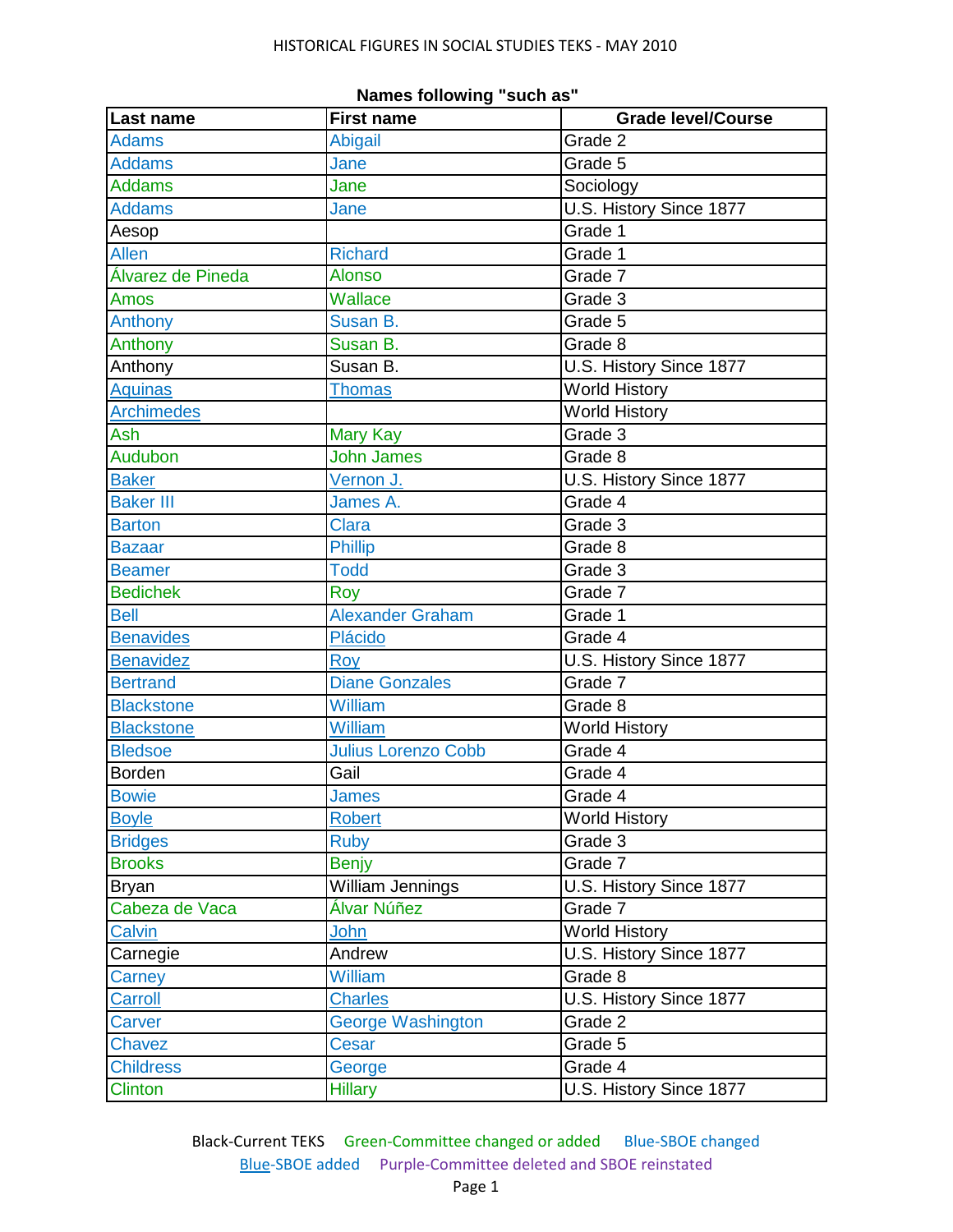| Last name           | <b>First name</b>   | Grade level/Course      |
|---------------------|---------------------|-------------------------|
| Coleman             | <b>Bessie</b>       | Grade 4                 |
| Cooley              | <b>Denton</b>       | Grade 7                 |
| Copernicus          |                     | <b>World History</b>    |
| <b>Crockett</b>     | <b>David</b>        | Grade 4                 |
| Cunningham          | Walter              | Grade 7                 |
| <b>Curie</b>        | <b>Marie</b>        | World History           |
| <b>Curtiss</b>      | Glenn               | U.S. History Since 1877 |
| Darrow              | Clarence            | U.S. History Since 1877 |
| <b>DeBakey</b>      | <b>Michael</b>      | Grade 4                 |
| DeBakey             | Michael             | Grade 7                 |
| Dell                | <b>Michael</b>      | Grade 7                 |
| dePaola             | <b>Tomie</b>        | Grade 3                 |
| <b>Dickinson</b>    | <b>Susanna</b>      | Grade 4                 |
| <b>Dobie</b>        | J. Frank            | Grade 7                 |
| <b>Dole</b>         | Sanford B.          | U.S. History Since 1877 |
| Douglass            | Frederick           | Grade 8                 |
| <b>Driscoll</b>     | <b>Clara</b>        | Grade 4                 |
| <b>DuBois</b>       | W. E. B.            | Sociology               |
| <b>DuBois</b>       | W. E. B.            | U.S. History Since 1877 |
| <b>DuBois</b>       | W.E.B.              | Grade 2                 |
| Earhart             | <b>Amelia</b>       | Grade 2                 |
| Edison              | <b>Thomas</b>       | Grade 1                 |
| <b>Edison</b>       | <b>Thomas</b>       | <b>World History</b>    |
| <b>Einstein</b>     | <b>Albert</b>       | World History           |
| Eisenhower          | <b>Dwight</b>       | Grade 5                 |
| Elizabeth I         |                     | <b>World History</b>    |
| <b>Eratosthenes</b> |                     | World History           |
| Escandón            | José de             | Grade 4                 |
| Escandón            | José de             | Grade 7                 |
| <b>Espalier</b>     | <b>Carlos</b>       | Grade 4                 |
| Esparza             | <b>Enrique</b>      | Grade 4                 |
| <b>Faubus</b>       | Orval               | U.S. History Since 1877 |
| <b>Filisola</b>     | <b>Vicente</b>      | Grade 4                 |
| Foote               | <b>Horton</b>       | Grade 7                 |
| Ford                | Henry               | U.S. History Since 1877 |
| <b>Franklin</b>     | <b>Benjamin</b>     | Grade 1                 |
| <b>Fulton</b>       | <b>Robert</b>       | Grade 2                 |
| <b>Galileo</b>      |                     | <b>World History</b>    |
| Gandhi              | Indira              | <b>World History</b>    |
| Gandhi              | Mohandas            | <b>World History</b>    |
| Garvey              | <b>Marcus</b>       | U.S. History Since 1877 |
| Garza               | <b>Carmen Lomas</b> | Grade 3                 |
| Gates               | <b>Bill</b>         | U.S. History Since 1877 |

## **Names following "such as"**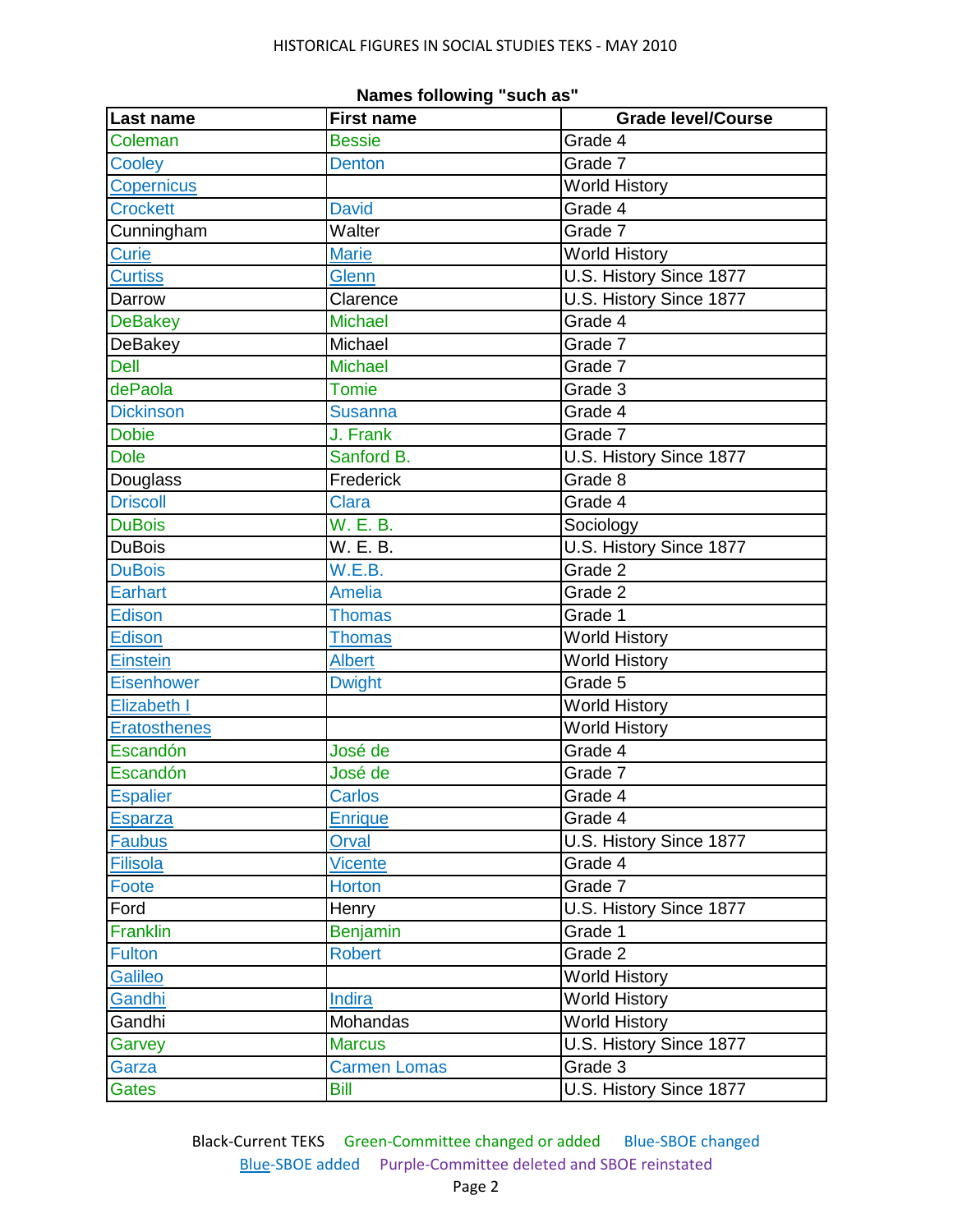| Last name             | <b>First name</b>      | <b>Grade level/Course</b> |
|-----------------------|------------------------|---------------------------|
| <b>Gates</b>          | <b>Bill</b>            | Grade 3                   |
| Glidden               | Joseph                 | Grade 4                   |
| Goldwater             | <b>Barry</b>           | U.S. History Since 1877   |
| Gonzalez              | Henry B.               | Grade 4                   |
| Gonzalez              | Raul A.                | Grade 4                   |
| Graham                | <b>Billy</b>           | U.S. History Since 1877   |
| Green                 | <b>Thomas</b>          | Grade 7                   |
| Hancock               | John                   | U.S. History Since 1877   |
| <b>Hershey</b>        | <b>Milton</b>          | Grade 3                   |
| Hidalgo               | Francisco              | Grade 7                   |
| Higgins               | Pattillo               | Grade 4                   |
| <b>Hobbes</b>         | <b>Thomas</b>          | <b>World History</b>      |
| Hood                  | <b>John Bell</b>       | Grade 7                   |
| Hooker                | <b>Thomas</b>          | Grade 8                   |
| <b>Houston</b>        | Sam                    | Grade 4                   |
| <b>Huerta</b>         | <b>Dolores</b>         | U.S. History Since 1877   |
| Hughes Sr.            | Howard                 | Grade 7                   |
| <b>Hughes-Fulford</b> | <b>Millie</b>          | Grade 4                   |
| <b>Jackson</b>        | <b>Stonewall</b>       | Grade 8                   |
| Jay                   | John                   | U.S. History Since 1877   |
| <b>Jefferson</b>      | <b>Wallace</b>         | Grade 4                   |
| <b>Jefferson</b>      | <b>Thomas</b>          | <b>World History</b>      |
| Johnson               | <b>Robert</b>          | U.S. History Since 1877   |
| Jones                 | John Paul              | Grade 8                   |
| <b>Joplin</b>         | <b>Scott</b>           | Grade 4                   |
| <b>Joplin</b>         | <b>Scott</b>           | Grade 7                   |
| <b>Jordan</b>         | <b>Barbara</b>         | Grade 4                   |
| <b>Keller</b>         | <b>Helen</b>           | Grade 3                   |
| Key                   | <b>Francis Scott</b>   | Grade 1                   |
| King Jr.              | <b>Martin Luther</b>   | Grade 5                   |
| Lauder                | <b>Estée</b>           | U.S. History Since 1877   |
| Lincoln               | Abraham                | Grade 8                   |
| Lindbergh             | Charles A.             | U.S. History Since 1877   |
| Locke                 | John                   | Grade 8                   |
| Locke                 | John                   | <b>World History</b>      |
| Lodge                 | <b>Henry Cabot</b>     | U.S. History Since 1877   |
| Low                   | <b>Juliette Gordon</b> | Grade 3                   |
| <b>Lubbock</b>        | <b>Francis</b>         | Grade 7                   |
| <b>Maddox</b>         | Lester                 | U.S. History Since 1877   |
| <b>Magruder</b>       | John                   | Grade 7                   |
| Mahan                 | <b>Alfred Thayer</b>   | U.S. History Since 1877   |
| Mandela               | <b>Nelson</b>          | <b>World History</b>      |
| <b>Marcus</b>         | <b>Stanley</b>         | Grade 4                   |

| Names following "such as" |  |
|---------------------------|--|
|---------------------------|--|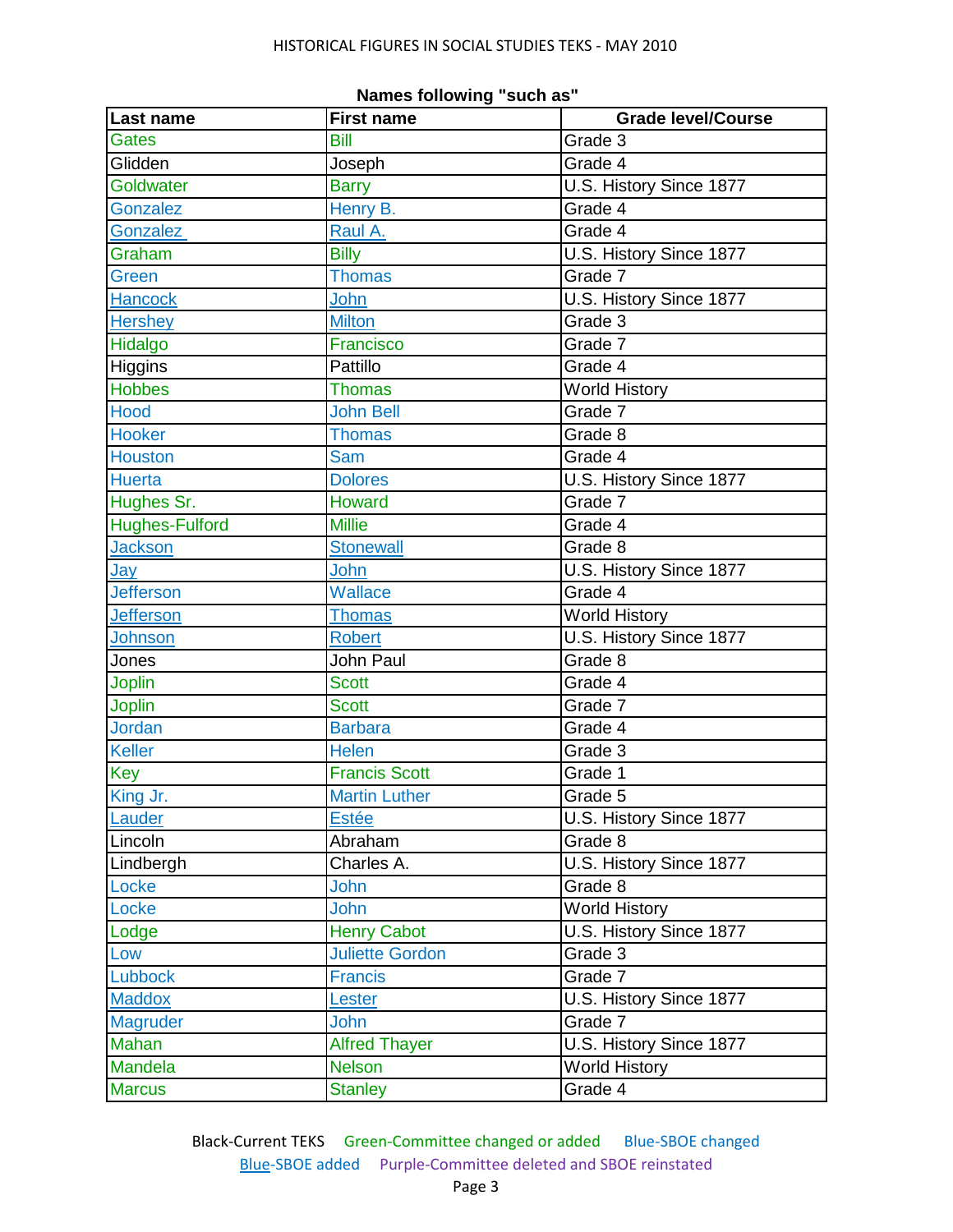| Last name            | <b>First name</b>   | <b>Grade level/Course</b> |
|----------------------|---------------------|---------------------------|
| Margil de Jesús      | Antonio             | Grade 7                   |
| Marshall             | John                | Grade 8                   |
| <b>Marshall</b>      | <b>Thurgood</b>     | U.S. History Since 1877   |
| Martin Jr.           | <b>Bill</b>         | Grade 3                   |
| <b>Martineau</b>     | <b>Harriet</b>      | Sociology                 |
| <b>Mason</b>         | George              | Grade 5                   |
| <b>Massanet</b>      | Fray Damián         | Grade 7                   |
| <b>McCormick</b>     | Cyrus               | Grade 3                   |
| <b>Meir</b>          | Golda               | <b>World History</b>      |
| Mendoza              | Lydia               | Grade 4                   |
| Monroe               | James               | Grade 8                   |
| Montesquieu          | <b>Charles de</b>   | Grade 8                   |
| Montesquieu          | <b>Charles de</b>   | <b>World History</b>      |
| <b>Morgan</b>        | <b>Garrett</b>      | Grade 1                   |
| <b>Mother Teresa</b> |                     | World History             |
| Muhlenberg           | <b>John Peter</b>   | U.S. History Since 1877   |
| Murphy               | Audie               | Grade 4                   |
| <b>Nelson</b>        | Kadir               | Grade 3                   |
| <b>Newton</b>        | <b>Isaac</b>        | <b>World History</b>      |
| <b>Ney</b>           | Elizabet            | Grade 7                   |
| <b>Nisbet</b>        | <b>Robert</b>       | Sociology                 |
| Ochoa                | <b>Ellen</b>        | Grade 3                   |
| <b>Olivas</b>        | John "Danny"        | Grade 3                   |
| <b>Padillo</b>       | <b>Juan Antonio</b> | Grade 4                   |
| Park                 | Robert E.           | Sociology                 |
| <b>Parks</b>         | <b>Rosa</b>         | Grade 5                   |
| Pasteur              | Louis               | Grade 3                   |
| Pasteur              | Louis               | <b>World History</b>      |
| Peña Jr.             | Amado               | Grade 7                   |
| Penn                 | William             | Grade 8                   |
| Pinckney             | <b>Charles</b>      | Grade 5                   |
| <b>Powell</b>        | Colin               | Grade 5                   |
| Pythagoras           |                     | World History             |
| Rayburn              | <b>Sam</b>          | Grade 4                   |
| Reagan               | <b>Ronald</b>       | Grade 5                   |
| Reagan               | John                | Grade 7                   |
| <b>Revere</b>        | Paul                | Grade 2                   |
| <b>Richards</b>      | Ann                 | Grade 4                   |
| Rodríguez            | Cleto               | Grade 4                   |
| Romero               | Oscar               | <b>World History</b>      |
| <b>Roosevelt</b>     | <b>Franklin D</b>   | Grade 5                   |
| Roosevelt            | <b>Theodore</b>     | U.S. History Since 1877   |
| <b>Roosevelt</b>     | Eleanor             | U.S. History Since 1877   |

| Names following "such as" |  |
|---------------------------|--|
|---------------------------|--|